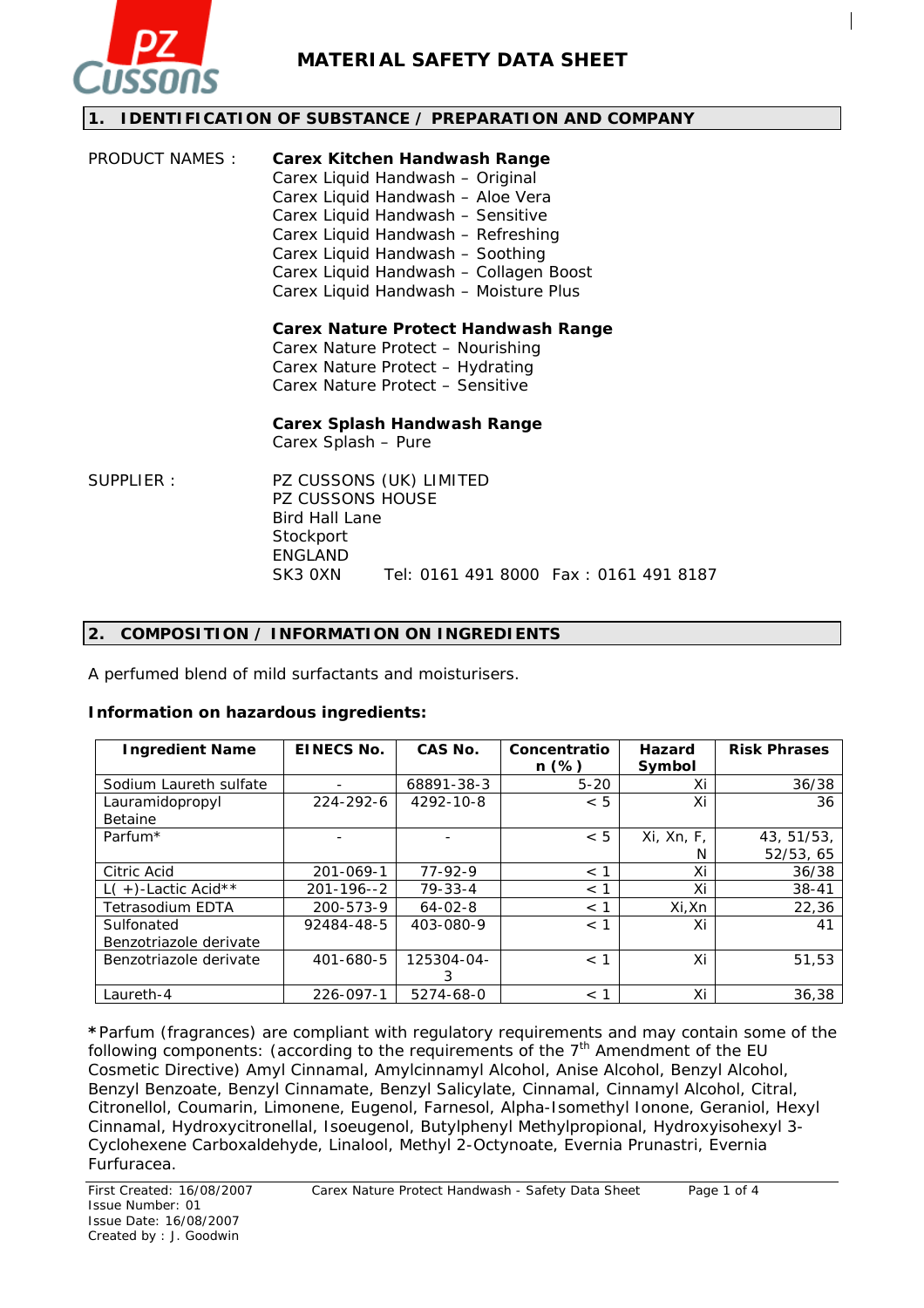

(See individual packs for detailed list)

### **3. HAZARD IDENTIFICATION**

**GENERAL :** NON-HAZARDOUS TO SKIN AVOID CONTACT WITH EYES FOR EXTERNAL USE ONLY

### **4. FIRST AID MEASURES**

#### SKIN CONTACT • Non-hazardous to skin. If irritation occurs wash skin with water. If irritation persists seek medical attention.

- EYE CONTACT Irrigate with water for at least 10 minutes. If irritation persists seek medical attention.
- INHALATION Under normal conditions not considered a hazard.

INGESTION • Rinse mouth out with water and drink copious amounts of water. Do not induce vomiting. If a large amount is swallowed or symptoms develop, seek medical advice.

| Suitable extinguishing media:<br>Extinguishing media not to be<br>used: | • Foam, powder, carbon dioxide or water spray.<br>• None known.                                  |
|-------------------------------------------------------------------------|--------------------------------------------------------------------------------------------------|
| Special exposure hazards:<br>Hazardous combustion products:             | None known.<br>• Fumes containing oxides of carbon and nitrogen may be<br>formed in large fires. |
| Special protective equipment for<br>fighting fires:                     | • Breathing apparatus when fighting fires.                                                       |

### **6. ACCIDENTAL RELEASE MEASURES**

| Personal precautions:         | • Avoid contact with eyes. Wear suitable protective clothing (gloves,<br>safety glasses and overalls).                                                                                                             |
|-------------------------------|--------------------------------------------------------------------------------------------------------------------------------------------------------------------------------------------------------------------|
| Environmental<br>precautions: | • Do not allow large quantities to contaminate drains, river systems<br>and soil.                                                                                                                                  |
| Clean up and removal:         | • Small spillages can be flushed away with copious quantities of<br>water. Larger spillages should be absorbed using an absorbent<br>material (eg sand, sawdust) and physically removed in suitable<br>containers. |

### **7. HANDLING AND STORAGE**

Handling: • Avoid contact with eyes Storage: • Store in original containers. Avoid extremes of temperature.

## **8. EXPOSURE CONTROLS / PERSONAL PROTECTION**

Exposure controls • Avoid excessive skin contact. Use water proof gloves when necessary.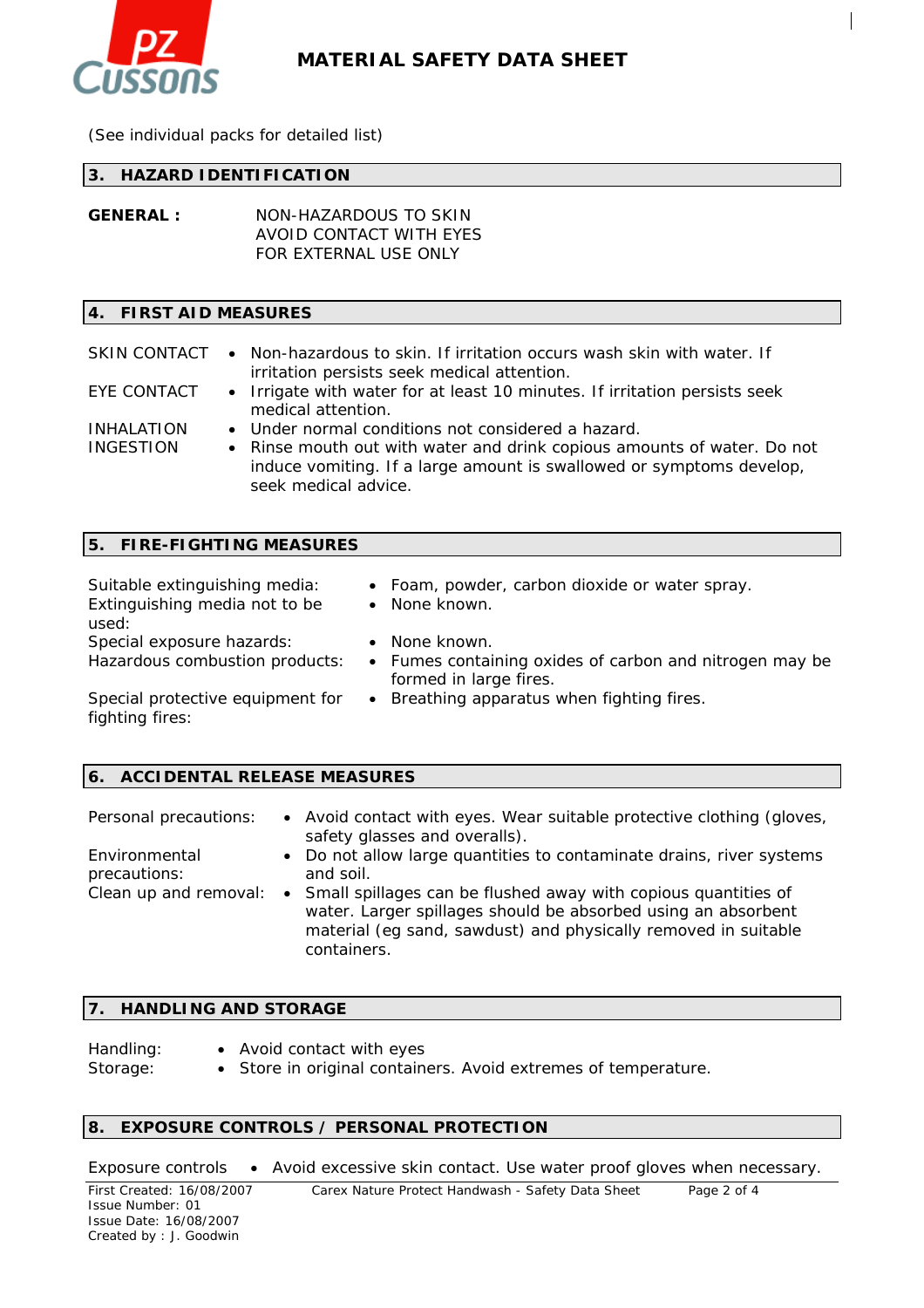

|  | When handling do not eat, drink or smoke. |
|--|-------------------------------------------|
|  |                                           |

| Hand protection: | • Water proof gloves.               |                                 |
|------------------|-------------------------------------|---------------------------------|
| Eye protection:  | • Splash proof safety glasses       |                                 |
|                  | 9. PHYSICAL AND CHEMICAL PROPERTIES |                                 |
|                  |                                     |                                 |
| Appearance:      | Carex Nature Protect - Nourishing   | Pearlised yellow viscous liquid |

|            | Carex Nature Protect - Hydrating                                    | Clear blue viscous liquid       |
|------------|---------------------------------------------------------------------|---------------------------------|
|            | Carex Nature Protect - Sensitive                                    | Clear pink viscous liquid       |
|            | Carex Splash                                                        | Clear colourless viscous liquid |
| Odour:     | All variants have characteristic odours                             |                                 |
| pH Value:  | $4.1 - 4.3$ (neat)                                                  |                                 |
| Specific   | $1.024 - 1.032$ @ 20 <sup>o</sup> C                                 |                                 |
| Gravity:   |                                                                     |                                 |
| Viscosity: | 6000 - 8500cP @ 20°C (Brookfield DVI+, Spindle 4, 20 rpm, 1 minute) |                                 |
|            |                                                                     |                                 |

## **10. STABILITY AND REACTIVITY**

• Product is stable with no known hazardous reactions

## **11. TOXICOLOGICAL INFORMATION**

• No toxicological data determined

## **12. ECOLOGICAL INFORMATION**

Biodegradation: • Expected to be biodegradable

### **13. DISPOSAL CONSIDERATIONS**

- For small amounts of product, dilute with copious quantities of water and run to waste (observing Local Authority regulations).
- For larger quantities dispose of at a suitable landfill installation.

### **14. TRANSPORT INFORMATION**

- For Road Not classified as hazardous for transport
- For Air Not classified as hazardous for transport
- For Sea Not classified as hazardous for transport

## **15. REGULATORY INFORMATION**

• The product has been assessed according to the Cosmetic Products (Safety) Regulations 2004 and EU Cosmetic Directive amendments – 76/768/EEC and is not classified as hazardous.